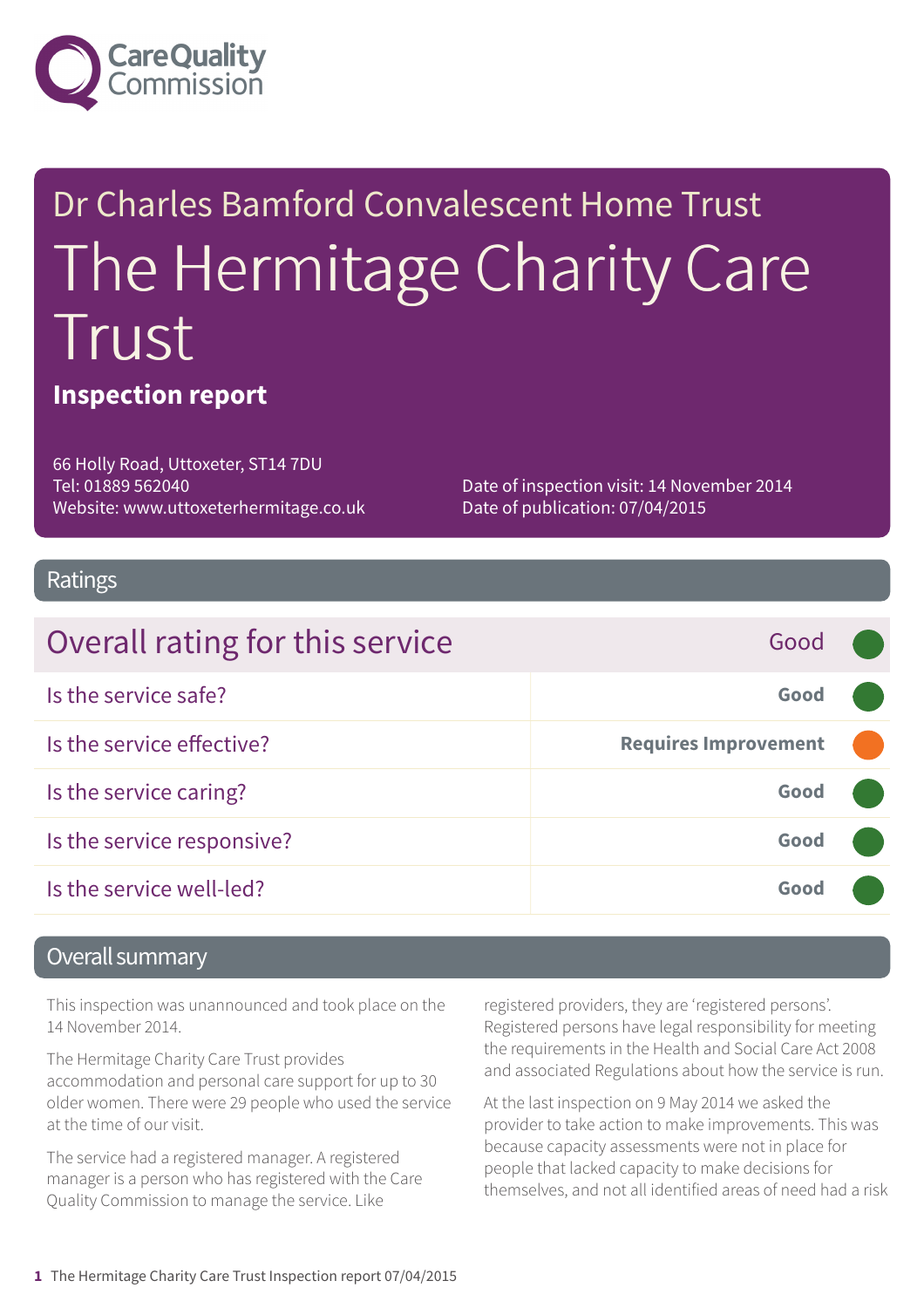# Summary of findings

assessment and care plan in place to ensure people's safety and welfare was maintained. The provider sent us an action plan after the inspection to confirm that these improvements would be in place by 31 July 2014.

At this inspection all areas of people's identified need were included in the care records seen, this meant that staff had the information needed to support people effectively.

The manager had undertaken best interest meetings for people that lacked capacity but mental capacity assessments had not been completed for these people. This meant that the provider had not always acted in accordance with legal requirements.

The registered manager had not made an application under the Mental Capacity Act Deprivation of Liberty Safeguards for people who used the service, even though their liberty may have been restricted.

Sufficient staffing levels were provided to meet the needs of people. Staffing levels were monitored and actions had been taken to recruit additional staff to meet people's needs.

People received their medication as prescribed but staff were not recording the actual dose administered for variable dose medicines, such as 'as required' medicines for pain relief. Therefore if a person asked for more pain

relief staff would not be able to determine from the records, whether they had already had the maximum dose or not. This meant that people's 'as required' pain relief was not managed appropriately.

Staff had a good understanding of the safeguarding adults procedure and demonstrated that they knew how to report any concerns disclosed to them. People who used the service told us they felt safe at the home.

The care and support provided to people met their identified needs and preferences and staff demonstrated a good understanding of people's individual needs.

Care plans were reviewed regularly to ensure people's needs continued to be met.

People liked the staff and told us that their needs and preferences were met and confirmed that their opinions and views were sought and listened to.

Staff told us that they were supported by the management team and provided with the relevant training to ensure people's needs could be met.

Audits were undertaken and regularly monitored and assessed to drive improvement; however no written audits were undertaken regarding the management of medicines.

You can see what action we told the provider to take at the back of the full version of the report.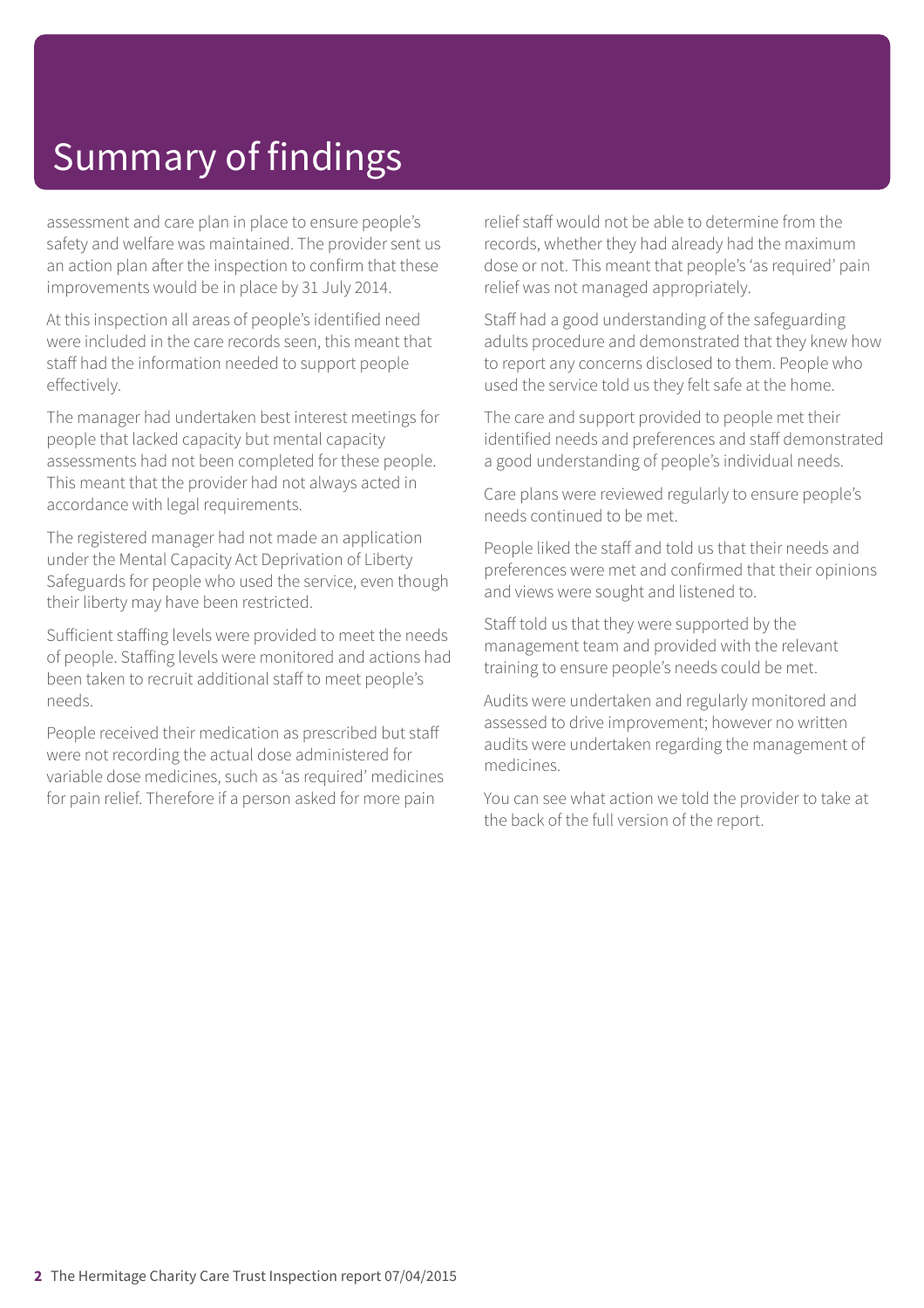# Summary of findings

#### The five questions we ask about services and what we found

We always ask the following five questions of services.

| Is the service safe?<br>The service was safe.<br>People received their medicine as prescribed. Sufficient staffing levels were                                                                                                                                                                                                       | Gooc                        |  |
|--------------------------------------------------------------------------------------------------------------------------------------------------------------------------------------------------------------------------------------------------------------------------------------------------------------------------------------|-----------------------------|--|
| provided to meet the needs of people. Staff had a clear understanding of the<br>safeguarding adult's procedure and people who used the service told us that<br>they felt safe.                                                                                                                                                       |                             |  |
| Is the service effective?<br>The service was not consistently effective.                                                                                                                                                                                                                                                             | <b>Requires Improvement</b> |  |
| People's rights were not protected because staff did not have a clear<br>understanding of the Mental Capacity Act 2005 and the Deprivation of Liberty<br>Safeguards; which meant that these laws were not being followed. People's<br>health and nutritional needs were met and monitored appropriately.                             |                             |  |
| Is the service caring?<br>The service was caring.                                                                                                                                                                                                                                                                                    | Good                        |  |
| People were positive about the way staff treated them. Staff were caring, spent<br>time with people and supported them in a way that respected their needs and<br>preferences. People's privacy and dignity was respected and their relatives and<br>friends were free to visit them at any time.                                    |                             |  |
| Is the service responsive?<br>The service was responsive.                                                                                                                                                                                                                                                                            | Good                        |  |
| Care plans reflected the care and support that people received. People's<br>preferences were recorded in their care plans and people confirmed that these<br>were respected by the staff team. People were supported to maintain their<br>interests and hobbies. A complaints procedure was in place for people to use if<br>needed. |                             |  |
| Is the service well-led?<br>The service was well led.                                                                                                                                                                                                                                                                                | Good                        |  |
| Staff felt confident to fulfil their role and understood their roles and<br>responsibilities. Staff and people who used the service were positive about the<br>management of the home. The provider was monitoring the quality of the<br>service to ensure the care met people's needs.                                              |                             |  |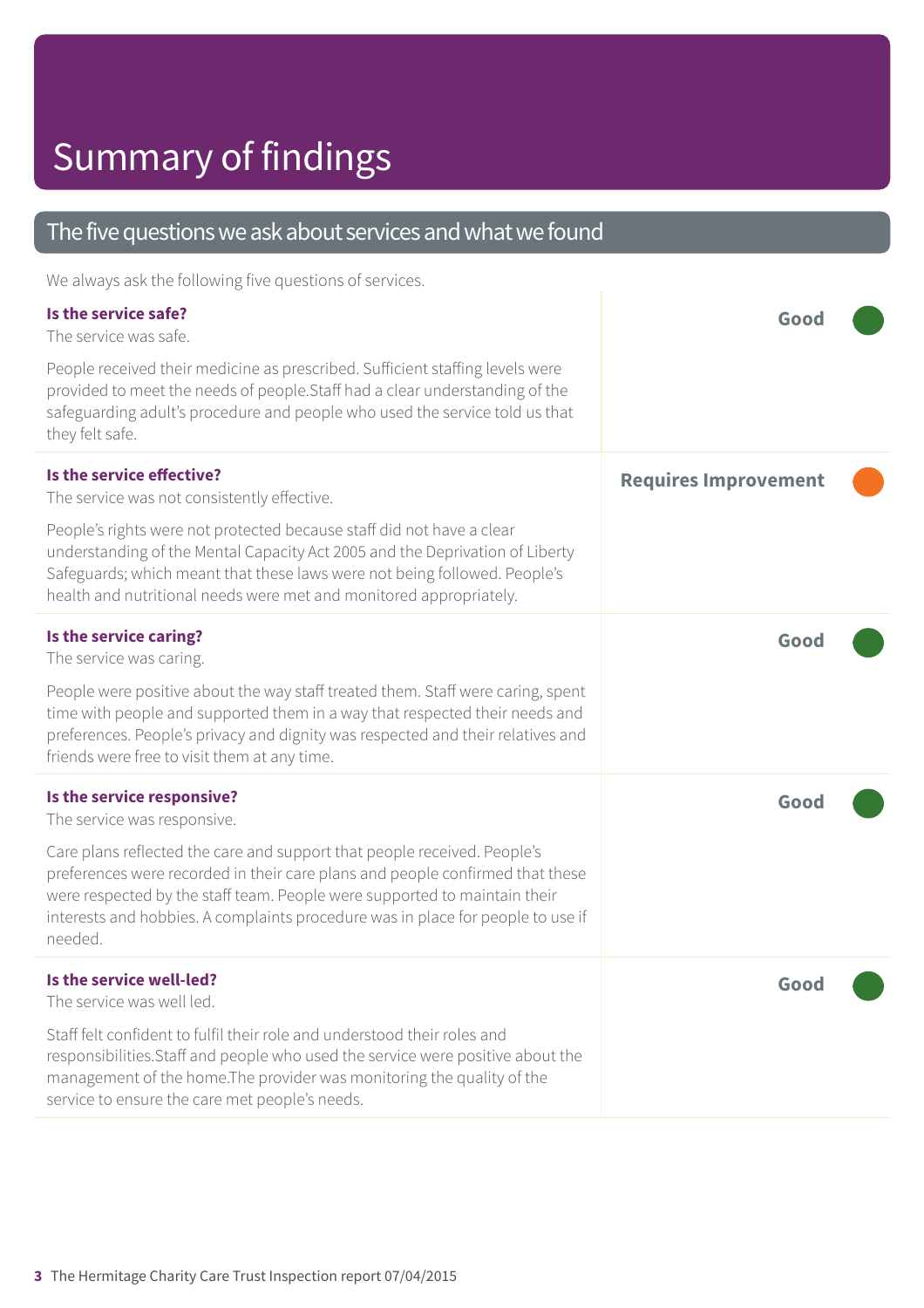

# The Hermitage Charity Care Trust **Detailed findings**

#### Background to this inspection

We carried out this inspection under Section 60 of the Health and Social Care Act 2008 as part of our regulatory functions. This inspection was planned to check whether the provider is meeting the legal requirements and regulations associated with the Health and Social Care Act 2008, to look at the overall quality of the service, and to provide a rating for the service under the Care Act 2014.

This inspection took place on the 14 November 2014 and was unannounced.

The inspection team consisted of one inspector and an expert by experience. An expert by experience is a person who has personal experience of using or caring for someone who uses this type of care service. The expert by experience had experience in the provision of services for older people.

Before the inspection, the provider completed a Provider Information Return (PIR). This is a form that asks the provider to give some key information about the service, what the service does well and improvements they plan to make. As part of our planning we reviewed the information in the PIR and other information we hold on the service, such as notifications received from the provider. A notification is information about important events which the service is required to send us by law. We took all of this information into account when we made the judgements in this report.

We spoke with seven people who used the service, the registered manager, four care staff and the cook.

We observed how staff interacted with people who used the service and looked at three people's care records to check that the care they received matched the information in their records. We looked at the meals to check that people were provided with food that met their needs and preferences. We looked at the medicines and records of medicines administration for three people who used the service to check that people were given their medicines as prescribed and in a safe way.

We looked at other records that related to the care people received. This included the training records for the staff employed, to check that the staff were provided with training to meet people's needs safely.

We looked at evidence of staff supervision to see if staff were provided with support in their jobs. We looked at the recruitment records of three staff to check that the staff employed were safe to work with people.

We looked at the systems the provider had in place to monitor the quality of the service, this included satisfaction questionnaires, audits and the maintenance and servicing of equipment used at the home.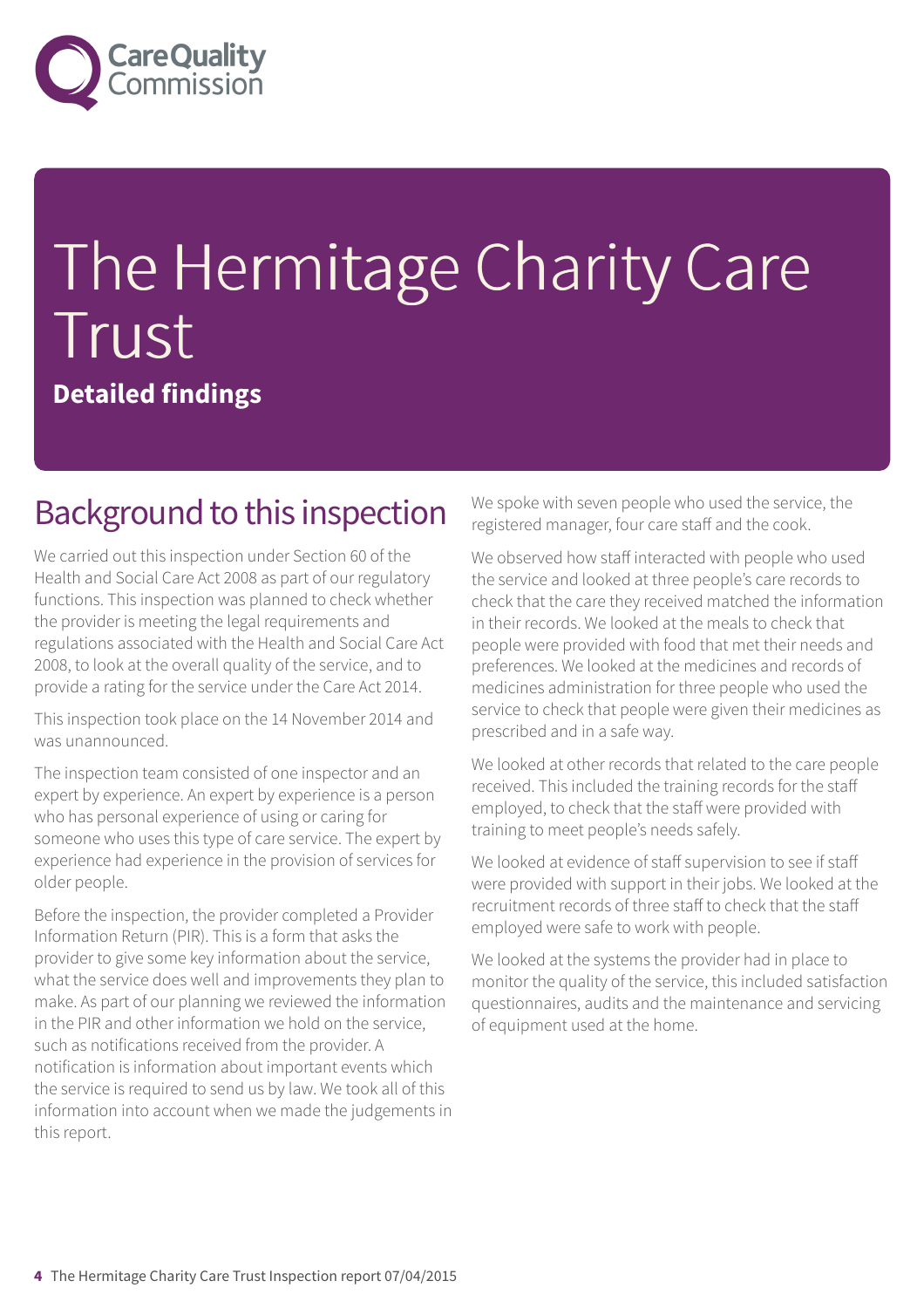### Is the service safe?

#### **Our findings**

We asked people who used the service if they felt safe and everyone we spoke with said they did. One person followed this up by saying; "It's a smashing place and I think everyone would say the same." Throughout our visit we observed a positive rapport between people who used the service and the staff. We observed that staff were attentive to people's needs; for example supporting people in a safe and considerate way with their mobility needs.

At our last inspection not all identified areas of need had a risk assessment in place to ensure people's safety and welfare was maintained. A compliance action was left as the provider was breaching Regulation 9 of the Health and Social Care Act 2008 (Regulated Activities) Regulations 2010 Care and Welfare. At this inspection the care records showed that people's needs were assessed and identified risks were monitored and managed appropriately. For example, where risks had been identified regarding people's mobility, appropriate plans were in place with the required equipment to ensure their assessed needs were met safely.

Staff had a good understanding about abuse. Staff we spoke with were clear about their responsibilities to protect people from harm, including the actions they should take if they had any concerns.

Records seen and discussions with staff demonstrated that accidents, incidents and skin care was monitored and reviewed. This assured us that people's safety was monitored and the appropriate actions were taken to keep people safe.

We observed that the premises was well maintained to keep people safe. Equipment was in place to support people's mobility needs, such as specialist beds and hoists and records were in place to demonstrate that the maintenance and servicing of equipment was undertaken as needed.

The registered manager showed us the records that were in place for the continuous review of accidents and incidents. Six weekly meetings were held with the provider to discuss any areas that required improvement. The registered manager told us that reviewing the risks to people on an ongoing basis ensured any changes required to support them were identified and put in place. For example one person had on fallen out of their bed on two occasions and

although this had not resulted in any injuries, a specialist bed had been purchased for this person to enable their bed to be kept at a low height when in bed to minimise their risk of injury.

We saw that plans were in place to respond to emergencies, such as personal emergency evacuation plans which provided information on the level of support a person would need in the event of fire or any other incident that required the home to be evacuated. This meant that staff were provided with the right information to ensure people could be evacuated safely if required.

We found that people were supported by sufficient care staff that enabled them to maintain control and choice regarding their personal care needs. The level of support each person needed had been assessed using a dependency tool to determine the staffing levels required to support people. We saw that staff were available in communal areas and calls bells were answered promptly. We asked people if staff came quickly when required and people told us they did. One person said; 'Yes, yes, we've all got buzzers in our rooms and there's always someone on the floor.'

The provider carried out checks on staff's fitness to work with people who used the service. We looked at the recruitment records for three staff. The records contained details about people's previous work history, appropriate references and checks on their suitability to work with the people who used the service. This meant that people who used the service were supported by staff that were safe to work with them.

Medicines were stored safely and as required. Observations and records seen demonstrated that people received their medicines as prescribed. Some people who used the service were also able to confirm that they were supported by the staff to take their medicines as prescribed.

Some people were prescribed medicine that was given on an 'as and when required basis', such as pain relief medicine. During the lunch time medicines round we saw a member of staff asking how people were feeling, if they had any pain or discomfort and checking if they required any pain relief. This demonstrated that staff ensured people were supported to manage their pain relief. Although there was no evidence to demonstrate that people's pain relief was not managed well the records seen showed that where a variable dose had been prescribed staff were not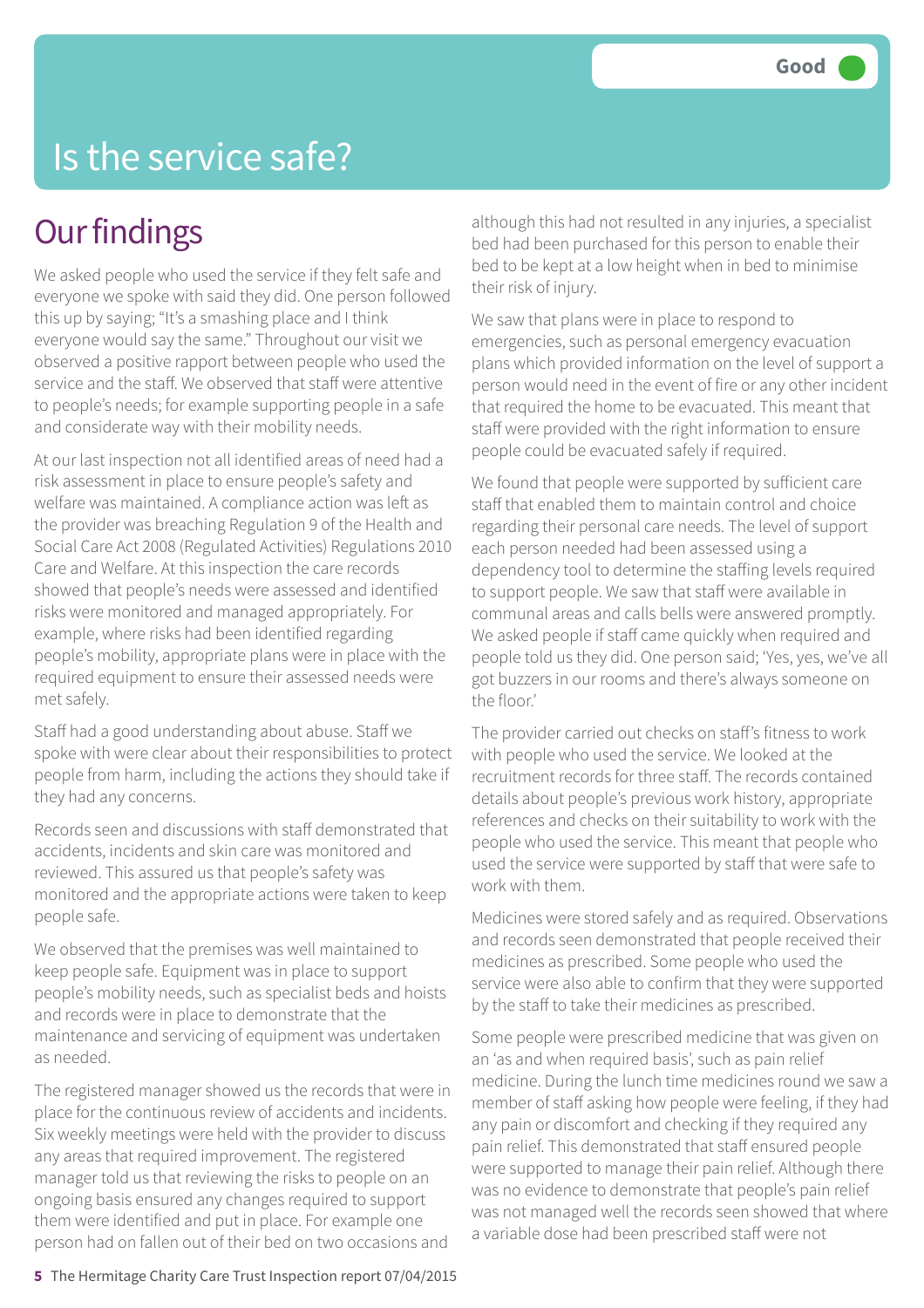### Is the service safe?

recording the actual dose of medicine administered. The dose given should be recorded on the MAR as a best practice measure, to ensure staff administering medicines are aware of the actual PRN dose given.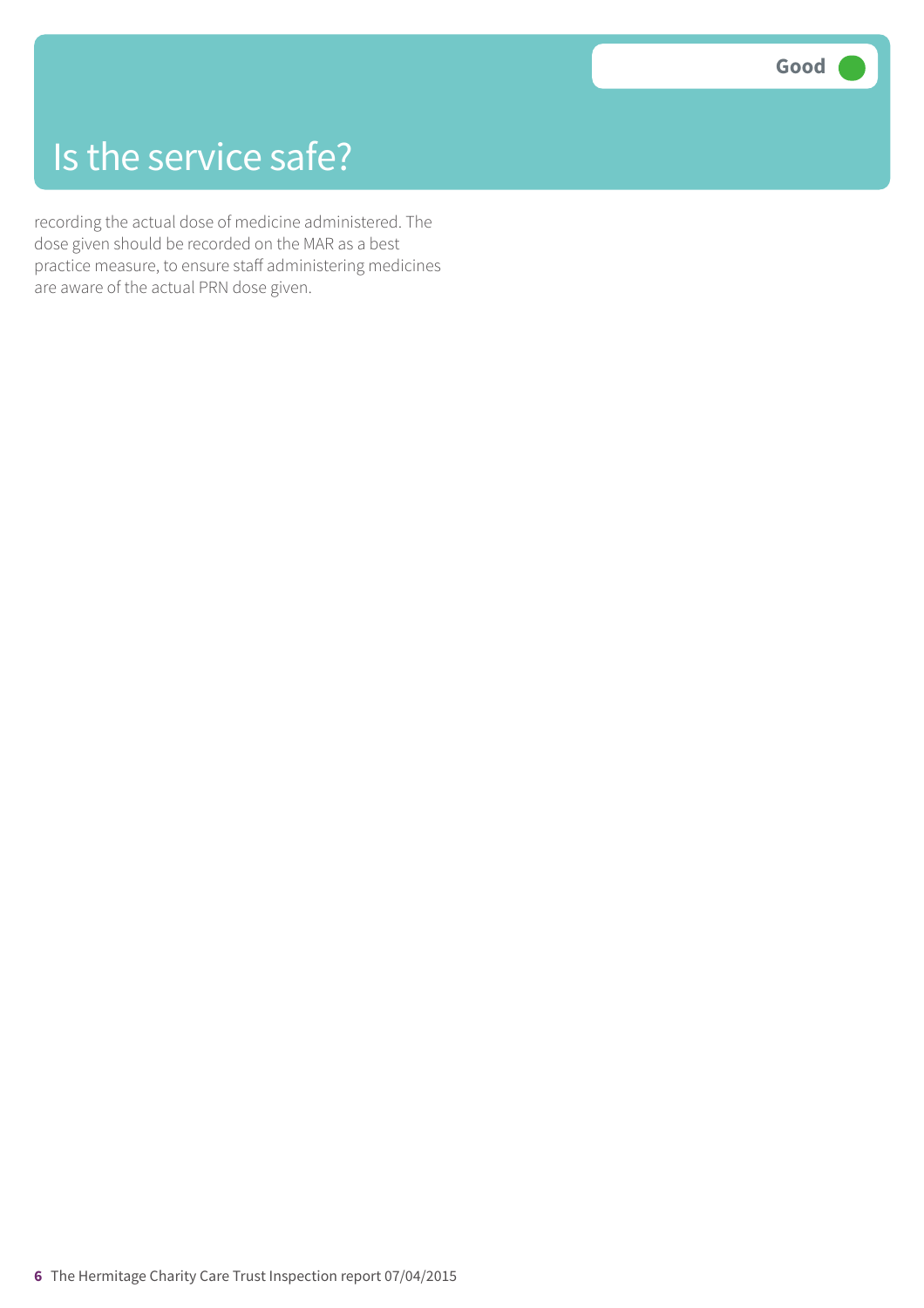# Is the service effective?

### **Our findings**

At our last inspection on 9 May 2014 capacity assessments and best interest decisions were not in place for people that lacked capacity to make decisions for themselves. The Mental Capacity Act 2005 (MCA) is a law providing a system of assessment and decision making to protect people who do not have capacity to give consent themselves. At this inspection we saw the registered manager had undertaken best interest meetings for the two people that lacked capacity and this information was recorded in their care files. However, mental capacity assessments had not been completed for these two people. From discussions with the registered manager it was clear that their knowledge regarding how to assess a person's capacity was limited as best interest decisions should be undertaken after a person has been assessed as lacking capacity. The registered manager did not have the required documentation in place to assess a person's capacity when required. They told us "I've looked on the intranet but can't find anything." This meant that people were at risk of not having their rights protected when they lacked capacity as the required assessments were not in place. The registered manager told us that half of the staff team had received training in the MCA and one of the four care staff spoken was with confirmed they had undertaken this training. The other three staff had a basic understanding of the mental capacity act and confirmed that they had been provided with training in this area at the time of our inspection.

The registered manager confirmed that they had not made any deprivation of liberty safeguards [DoLS] applications for people who used the service. This is a law that requires assessment and authorisation if a person lacks mental capacity and needs to have their freedom restricted to keep them safe. We discussed the supreme court judgement with the manager which clarified the definition of DoLS. It confirmed that anyone who required continuous supervision and would not be safe to leave the home independently would be deprived of their liberty and safeguards must be put in place to protect their rights. Although this was discussed with the registered manager at the last inspection and recorded in the last report, the registered manager told us she had misunderstood and thought this was only relevant if people were asking to leave the home independently. The registered manager confirmed that two people who used the service met the definition the supreme court judgement. This meant that

people's rights may not protected because the provider had not properly trained and prepared their staff in understanding the requirements of the MCA and the specific requirements of the DoLS.

We saw that staff routinely gained verbal consent from people throughout the day when providing support. For example when staff helped one person with their mobility we saw that they gained verbal consent from them before they supported them. People told us that they were in agreement with the support they received. In general care records had not been signed by people who used the service or their representatives because most records were held electronically. Some information regarding people's support needs was in paper format and we saw that people had signed these. The registered manager advised us they planned to print off care records on a monthly basis, which would enable people who had capacity or their representatives to sign records demonstrating they were in agreement with planned care.

It was clear from discussions with people and in the care plans seen that people were supported to make decisions about their daily lives and how they wished to be cared for. People told us that their needs were met in the way that they preferred and that they were actively involved in making decisions about the support they received.

People told us that their needs were met by the staff team and everyone we spoke with felt that the staff were competent to carry out their job. Staff told us that they received the training they needed and from discussions were able to demonstrate that they had a good understanding of the training they had received

People told us that their needs were met by the staff team and everyone we spoke with felt that the staff were competent to carry out their job. Staff told us that they received the training they needed and from discussions were able to demonstrate that they had a good understanding of the training they had received

Staff told us that there was an effective induction process in place to help them understand their role and we saw that skills for care common induction standards were used for new staff that had not worked in care services before. These are the standards people working in adult social care need to support them to meet people's needs effectively.

We saw that supervision was provided however this had not been provided on a regular basis for all care staff, to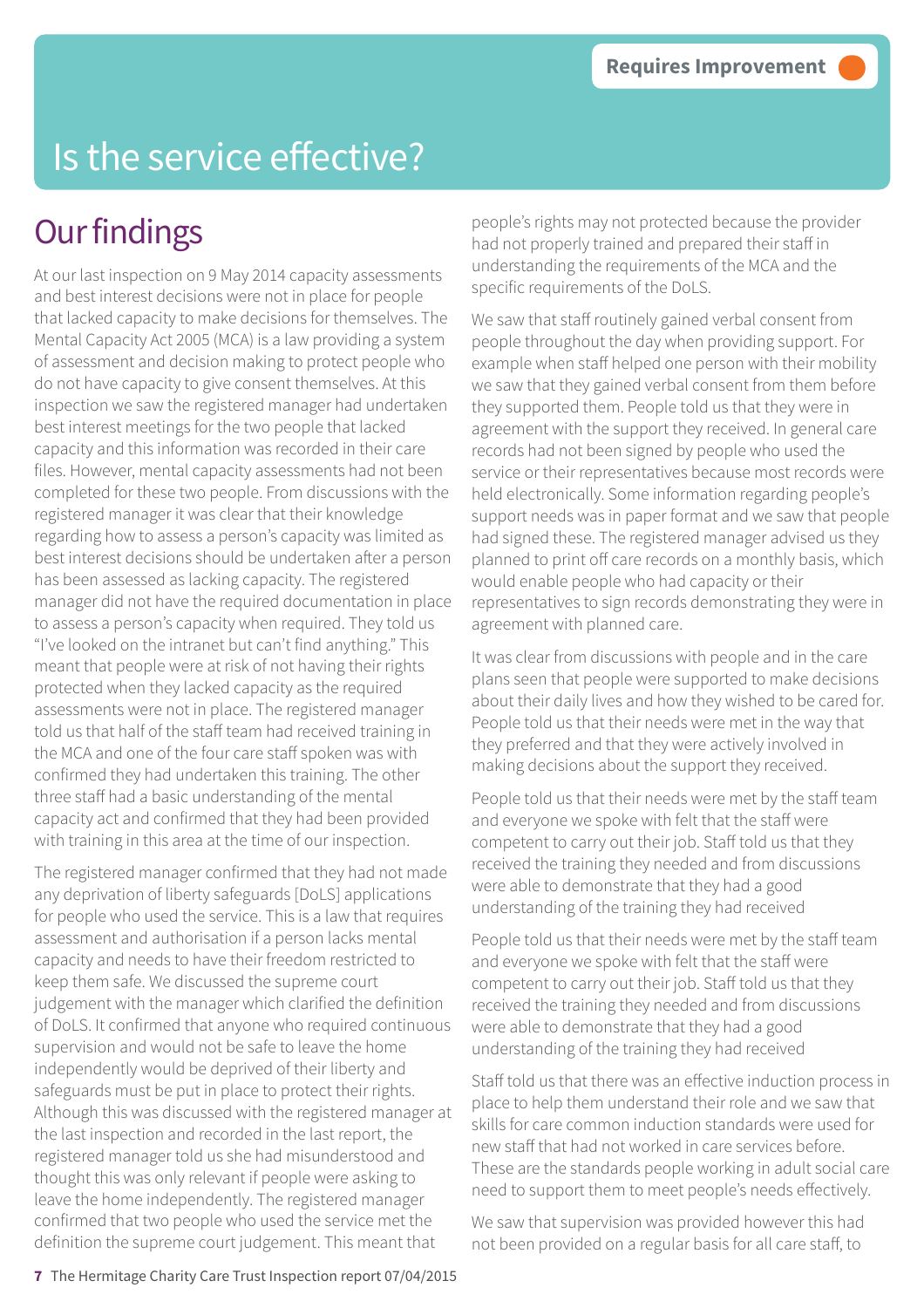#### Is the service effective?

ensure all staff received appropriate support in their role. This was confirmed by some staff members and the registered manager acknowledged that this was an area that required improvement that she was in the process of addressing. Staff that had not received regular supervision told us that if they had any concerns or questions the registered manager was very approachable and they would speak with her. This meant that although supervision had not been kept up to date for some staff, the staff felt supported because the manager was available to them as needed.

When we asked people about the meals everyone spoken with told us that they liked them. One person said; "Very good, we have got a very good cook. I couldn't complain about that at all, good variety". Another person said; "Yes, there's always something I like". We saw that there were two main choices at the lunch time meal. One person told us that other alternatives were also available if requested and said; "The food, excellent, varies yes."

We saw that the lunch time meal was a social event for the people who used the service, there was lots of communication between the staff and people, and everyone appeared to enjoy this. Staff were attentive to people's support needs and meals were served promptly which meant that people were not kept waiting. We heard staff telling people; "Watch the plate it's a little hot" and "Be careful it's bit hot". Staff also checked that people were enjoying their meal and staff asked; "Is everything okay?" Staff ensured condiments were available to people and asked them which condiments they would like. The meals were well presented and people were not rushed. This meant that people were able to eat at their own pace.

We spoke with the cook who had a good understanding of people's dietary needs and preferences. After the lunchtime meal the cook came and sat by each person in turn, with a list of food choices regarding the meals for the following week. The cook worked patiently through each list and the whole procedure was personalised. There was also a good rapport as the cook chatted individually about each person's family to them. This demonstrated that people's preferences regarding meal choices were sought and showed that people were treated with consideration.

People's nutritional needs were met. We saw that staff followed instructions from relevant health professionals regarding people's nutritional support needs. For example where people with swallowing difficulties had been assessed as at risk from choking, they received the correct type and consistency of food to ensure this risk was reduced.

We saw that people's health care needs were met as referrals were made to the appropriate health care professionals when needed For example one person who had developed a pressure sore had been referred to the district nurse, a treatment plan was put in place and the records showed this pressure sore had healed. The registered manager told us that they had some difficulty in getting home visits from some medical professionals. However they were able to demonstrate that they were taking the appropriate action to address this.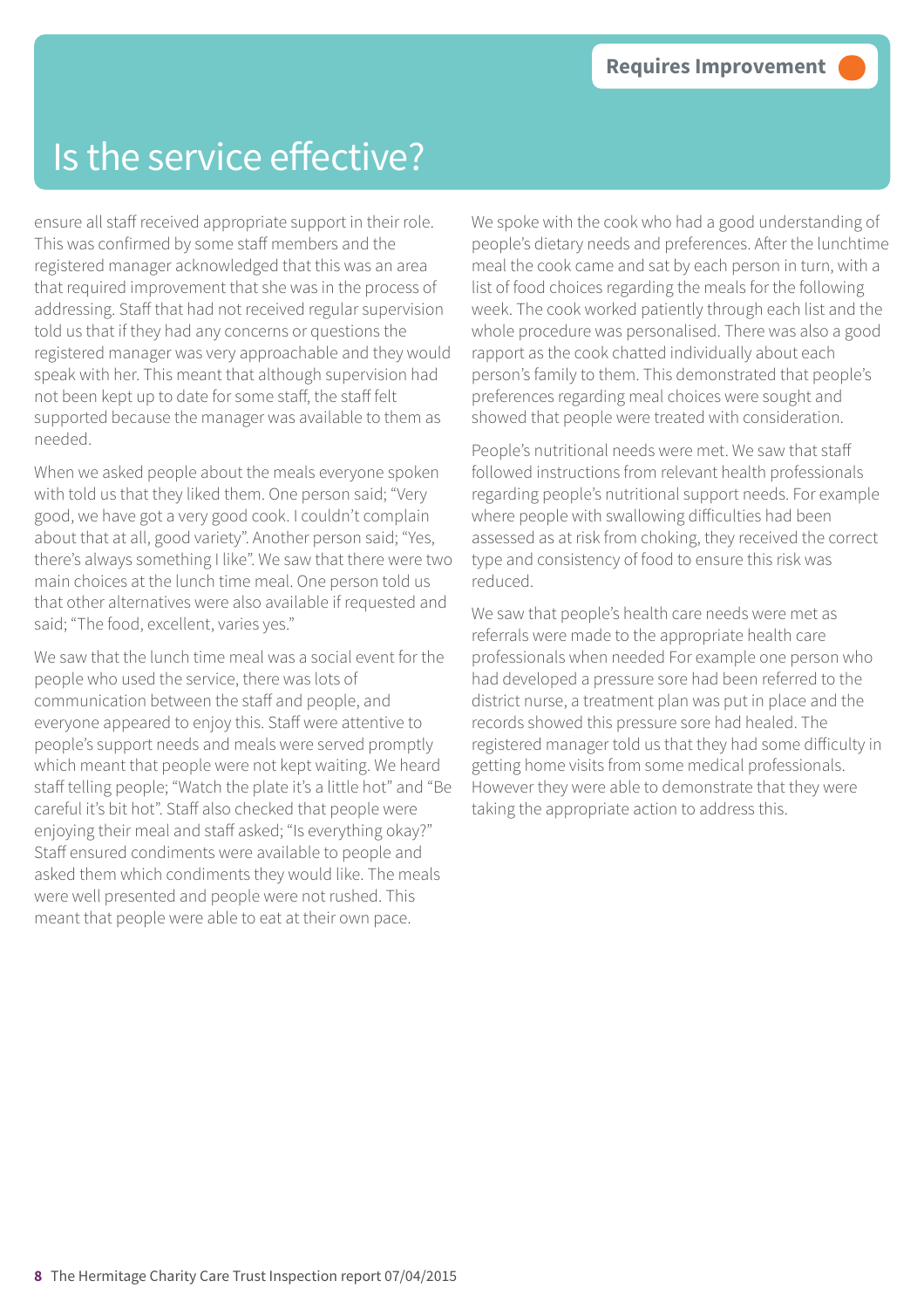# Is the service caring?

#### **Our findings**

There was a good rapport between people who used the service and the staff team. We observed staff having a laugh and a joke with people and spending time to stop and chat. One person was sitting reading in the communal lounge and looked up when staff passed their chair. Staff were observed engaging in conversation on several occasions and all of the staff who walked past acknowledged this person. Another person said; "You never feel lonely "and another person said; "It's quite a nice place, in fact you can see how it is and it's like this every day." One person told us: 'There's always plenty of noise.' We asked this person if they liked that and they replied 'Yes, it keeps you going ... lively'. This person confirmed the home was cheerful and said 'The ladies are always ready for a laugh and a joke'.

People were supported in a caring, considerate and dignified way and were encouraged to maintain their independence. For example we observed one carer that supported a person with their walking; they did this in a gentle way and at a considerate pace. They were caring and reassured this person whilst they supported them. The carer engaged in an exchange of chat with this person whilst helping them to where they wanted to go and was heard saying to this person; 'Take your time there's no hurry'.

Another person said that they were feeling cold and we saw that staff were attentive to this person's needs and supported them to put their cardigan on. This person then confirmed that they didn't have to wait long for staff support and talking about the carer that supported them with their cardigan said; "He's always obliging."

Information within care plans included people's preferences on food and drink, their preferred time for going to bed and getting up in the morning. This information supported staff in providing individualised care to people in accordance with their preferences, wishes and interests.

People confirmed that staff respected their privacy. Staff had a good understanding of people's needs and their preferred daily routines and we saw that people were able to move around the home freely, with staff support as needed. Several people chose to spend some time in their rooms after the lunchtime meal and told us they were able to do this. For example one person confirmed that they liked to spend some time in their room during the day and said that staff respected this and supported to them to walk to their room when they requested this.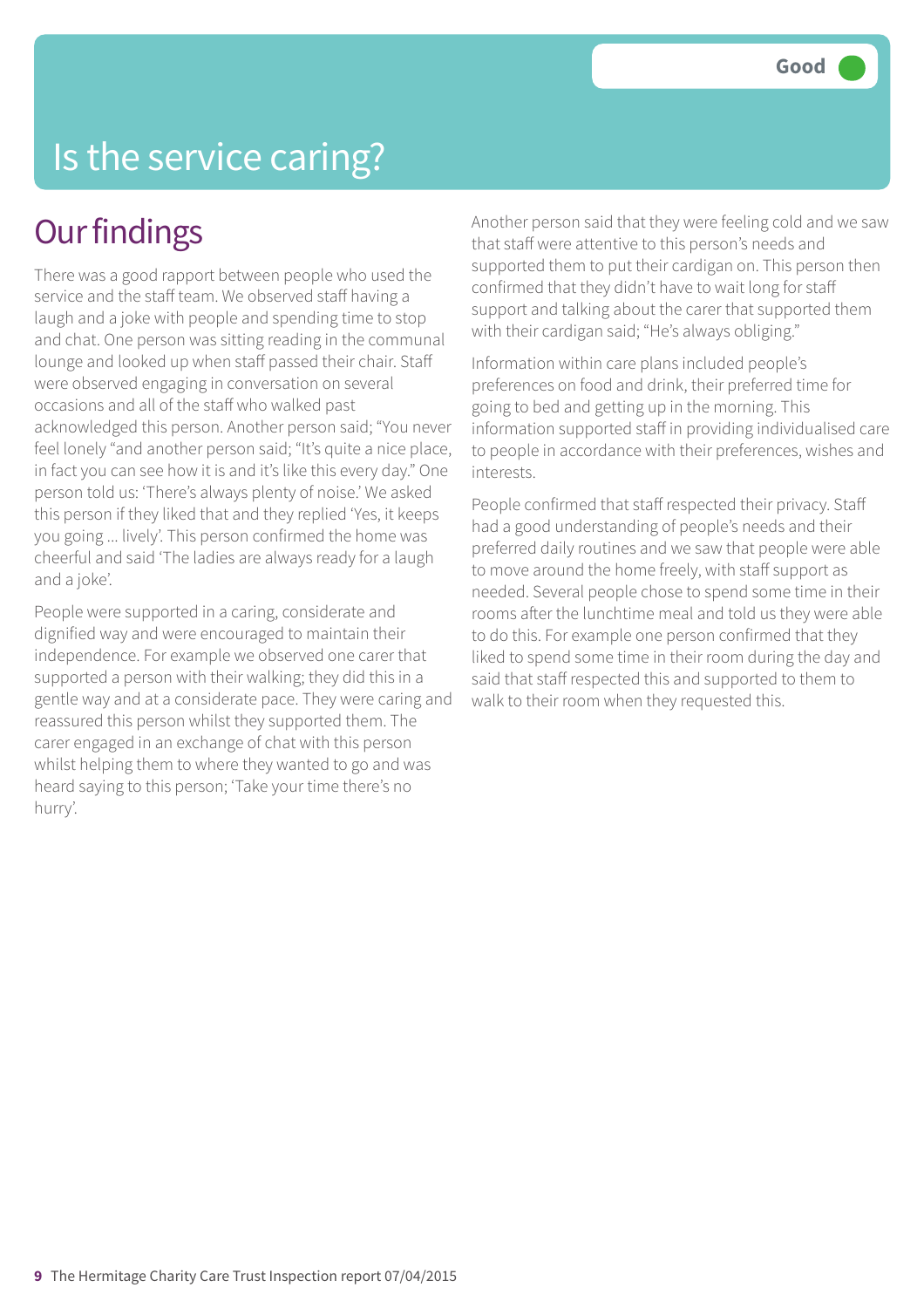# Is the service responsive?

### **Our findings**

People told us that staff provided their care and support in the way that met with their daily living choices, needs and lifestyle preferences. People talked about how staff supported them to maintain their independence. One person that talked about their clothes said; "I choose myself." And when they were asked if they needed staff support they told us that staff helped them in areas where they needed some support. Another person told us; "I always dress myself."

We saw that people's daily routines were respected and followed. One person who was asked about their morning routine told us; "They [staff] bring me a cup of tea and I make my way to the breakfast table. I'm quite capable of looking after myself." Another person was asked if they were able to decide when they went to bed and told us; "I suppose so, I like to go reasonably early but suppose I could go when I want to really."

A variety of activities and entertainment were available to promote social stimulation. People knew about the entertainment and activities available because a full activity board was in view in communal areas. People had conversation boards on the wall in their bedrooms that provided additional information and communication, such as from people's families and as a memo for people.

People told us that they enjoyed the variety of activities and entertainment and commented on how this enhanced their daily lives. For example one person said; "We have a gentleman come in the afternoon and we do exercises and people come in and sing. We have plenty of excitement around the place all the time". Another person when asked if they joined in with activities said: "Oh yes, I'll have a go at anything." This person went on to say: "They're nice the staff aren't they? Very friendly, you could ask them anything."

People also confirmed that their families were able to visit at any time and were invited to participate in social events. One person told us: "We had a big 'do' last week, the family were all here; I could have slept all day the next day" This person went on to talk about the different activities available and told us the activities supported them to develop friendships with other people who used the service; "I like Bingo, Oh yes, you make a lot of friends at bingo as well you know. I'm friendly with a few people really."

We saw that staff were responsive to people's needs and all of the comments we received confirmed this. One person told us: "They're very good if you have to go to hospital somebody goes with you." When changes were identified regarding people's assessed needs or individual choices the records seen showed that this information was updated to ensure the staff could continue to meet people's individual needs.

We saw that people were supported to maintain links with their faith or culture on a regular basis

Information in people's care records reflected the support people received and reviews of care were undertaken on a regular basis to ensure people's needs could be met.

Information seen in people's care records reflected the support they received and included personal histories, preferences and people's interests and hobbies. We saw that people were supported to maintain their interests and hobbies and contact with their family and friends.

People we spoke with did not have any complaints about the service. We asked people if they would know how to complain if they needed to. One person told us: "Well, I think my daughter would" and "I suppose I'd go to the staff, there's no complaints. The food is smashing it's like a four star hotel." Another person said: "Oh yes, I'd soon complain if I had one [a complaint] but there's no need really you know."

A system was in place to manage complaints. The registered manager confirmed that no complaints had been received in the last 12 months. The provider's complaints policy was accessible to people as it was on display in the entrance hallway of the home.